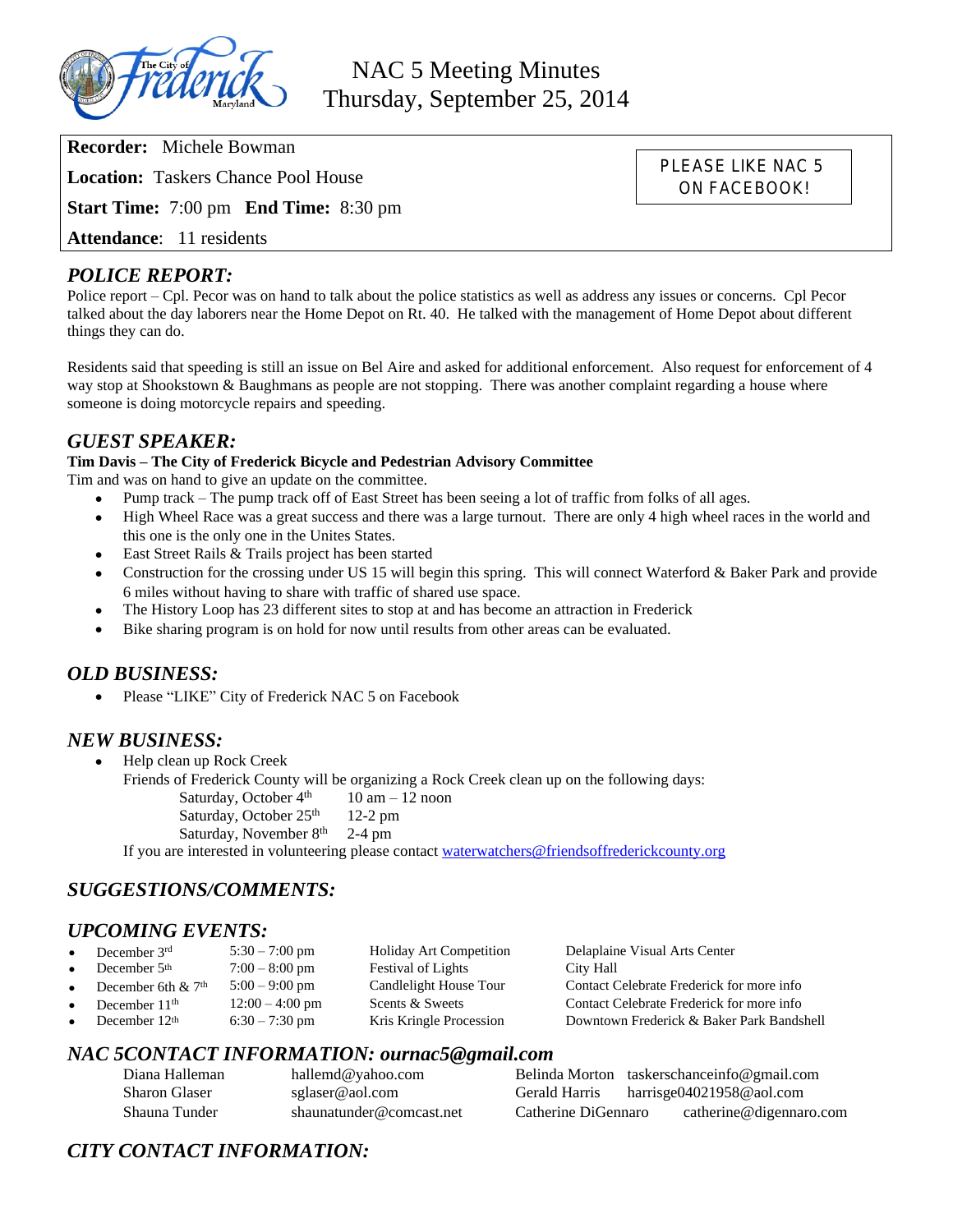Michele Bowman, Community Outreach/NAC Specialist: 301-600-2091 mbowman@frederickmdpolice.org

**NAC 5 MEETINGS – 7:00 pm** Taskers Chance Pool House

October 23rd November 20th

Frederick Police Department Sgt. Mike Pue 301-600-1278 mpue@frederickmdpolice.org<br>Frederick Police Department Cpl. Wayne Trapp 301-600-1258 wtrapp@frederickmdpolice.org Cpl. Wayne Trapp 301-600-1258 wtrapp@frederickmdpolice.org<br>Dean Brightbill 301-600-3832 dbrightbill@cityoffrederick.com Code Enforcement Dean Brightbill 301-600-3832 dbrightbill@cityoffrederick.com

#### **FREDERICK POLICE DEPARTMENT**

**Emergency:** 911 **Non-Emergency:** 301-600-2100 **Anonymous Crime Tips** 301-600 TIPS (8477) – phone 240-674-TIPS (8477) - text [fpdcrimetip@frederickmdpolice.org](mailto:fpdcrimetip@frederickmdpolice.org) **Drug Tip Line** 301-600-2246 [fpddrugtip@frederickmdpolice.org](mailto:fpddrugtip@frederickmdpolice.org)

## FPD NAC 5 Statistics

| <b>CALL TYPE</b>                     |              | Jan                                | Feb                              | Mar                          | Apr                                  | May                      | June                     | July                     | Aug                              | <b>Sept</b>                  | Oct                      | <b>Nov</b>               | <b>Dec</b>            |
|--------------------------------------|--------------|------------------------------------|----------------------------------|------------------------------|--------------------------------------|--------------------------|--------------------------|--------------------------|----------------------------------|------------------------------|--------------------------|--------------------------|-----------------------|
| <b>Calls For Service</b>             | 2011         | 1162                               | 1071                             | 1260                         | 1258                                 | 892                      | 1040                     | 1156                     | 1152                             | 1439                         | 1257                     | 1090                     | 1293                  |
|                                      | 2012         | 1156                               | 1159                             | 1386                         | 1223                                 | 1306                     | 1244                     | 1226                     | 1330                             | 1137                         | 1321                     | 1163                     | 1248                  |
|                                      | 2013         | 1157                               | 1229                             | 1214                         | 1315                                 | 1324                     | 1194                     | 1223                     | 1336                             | 1148                         | 1355                     | 1325                     | 1399                  |
|                                      | 2014         | 1572                               | 1484                             | 1516                         | 1682                                 | 1629                     | 1492                     | 1541                     | 1542                             |                              |                          |                          |                       |
| Patrol Checks (proactive)            | 2011         | 109                                | 145                              | 194                          | 151                                  | 86                       | $\overline{105}$         | 77                       | 58                               | 146                          | 114                      | 138                      | 193                   |
|                                      | 2012<br>2013 | 116<br>213                         | 113<br>203                       | 164                          | 199<br>229                           | 203<br>192               | 163                      | 217<br>149               | 252<br>159                       | 217                          | 214                      | 162                      | 195                   |
|                                      | 2014         | 328                                | 234                              | 181<br>215                   | 224                                  | 228                      | 161<br>264               | 231                      | 284                              | 135                          | 154                      | 141                      | 157                   |
| Traffic Stops (proactive)            | 2011         | 336                                | 330                              | 300                          | 286                                  | 199                      | 180                      | 267                      | 253                              | 417                          | 323                      | 267                      | 286                   |
|                                      | 2012         | 228                                | 378                              | 407                          | 248                                  | 258                      | 224                      | 155                      | 198                              | 180                          | 256                      | 232                      | 287                   |
|                                      | 2013         | 296                                | 408                              | 356                          | 209                                  | 241                      | 195                      | 221                      | 231                              | 193                          | 227                      | 226                      | 254                   |
|                                      | 2014         | 234                                | 284                              | 300                          | 348                                  | 330                      | 193                      | 249                      | 253                              |                              |                          |                          |                       |
| <b>Calls Minus Above (proactive)</b> | 2011         | 717                                | 596                              | 766                          | 821                                  | 607                      | 755                      | 812                      | 841                              | 876                          | 820                      | 685                      | 814                   |
|                                      | 2012         | 812                                | 668                              | 815                          | 975                                  | 845                      | 857                      | 854                      | 880                              | 740                          | 851                      | 769                      | 766                   |
|                                      | 2013         | 548                                | 618                              | 677                          | 877                                  | 891                      | 838                      | 853                      | 946                              | 820                          | 974                      | 958                      | 988                   |
|                                      | 2014         | 1010                               | 966                              | 1001                         | 1110                                 | 1071                     | 1035                     | 1061                     | 1005                             |                              |                          |                          |                       |
| <b>Average Calls Per Day (minus</b>  | 2011         | $\overline{23}$                    | 20                               | 25                           | 27                                   | 20                       | $\overline{25}$          | $\overline{27}$          | 27                               | 29                           | 27                       | 22                       | 27                    |
| alarms)                              | 2012         | 26                                 | 22                               | 27                           | 33                                   | 35                       | 28                       | 28                       | 28                               | 24                           | 27                       | 25                       | 24                    |
|                                      | 2013<br>2014 | 21<br>32                           | 20<br>31                         | 22<br>32                     | 28<br>36                             | 28<br>35                 | 27<br>33                 | 27<br>34                 | 30<br>32                         | 26                           | 31                       | 30                       | 31                    |
|                                      | 2011         | $\overline{78}$                    | $\overline{77}$                  | $\overline{71}$              | $\overline{98}$                      | 79                       | $\overline{90}$          | $\frac{96}{ }$           | $\overline{97}$                  | $\frac{115}{x}$              | $\overline{101}$         | 88                       | 104                   |
| 911                                  | 2012         | 116                                | 53                               | 85                           | 108                                  | 94                       | 123                      | 111                      | 96                               | 115                          | 102                      | 83                       | 106                   |
|                                      | 2013         | 82                                 | 90                               | 94                           | 113                                  | 96                       | 87                       | 112                      | 98                               | 108                          | 77                       | 97                       | 102                   |
|                                      | 2014         | 113                                | 95                               | 108                          | 131                                  | 130                      | 129                      | 175                      | 140                              |                              |                          |                          |                       |
| Accident, Personal Injury            | 2011         |                                    | $\overline{4}$                   | 6                            | $\overline{4}$                       | $\overline{2}$           | $\overline{2}$           | $\overline{7}$           | $\overline{4}$                   | 5                            | $\overline{2}$           | 5                        | $\mathbf{1}$          |
|                                      | 2012         | $\overline{4}$                     | 5                                | $\overline{7}$               | 11                                   | 12                       | $\overline{c}$           | $\overline{c}$           | 3                                | $\overline{4}$               | 3                        | 3                        | $\mathbf{2}$          |
|                                      | 2013         | $\overline{4}$                     | $\mathbf{1}$                     | $\overline{4}$               | 3                                    | $\overline{4}$           | 10                       | $\mathbf{0}$             | 6                                | 6                            | $\mathfrak{F}$           | $\overline{7}$           | $\overline{2}$        |
|                                      | 2014         | 3                                  | $\mathbf{0}$                     | $\overline{c}$               | $\overline{c}$                       | $\Omega$                 | $\overline{4}$           | $\overline{c}$           | $\overline{2}$                   |                              |                          |                          |                       |
| Accident, Property Damage            | 2011         | $\overline{18}$                    | 13                               | $\overline{19}$              | $\overline{13}$                      | $\overline{9}$           | $\overline{17}$          | 15                       | $\overline{21}$                  | 19                           | 30                       | 20                       | $\overline{23}$       |
|                                      | 2012         | 20                                 | 19                               | 26                           | 22                                   | 20                       | 16                       | 13                       | 23                               | 17                           | 18                       | 19                       | 23                    |
|                                      | 2013<br>2014 | 15<br>23                           | 13<br>23                         | 15<br>25                     | 18<br>15                             | 27<br>21                 | 28<br>24                 | 26<br>17                 | 26<br>15                         | 13                           | 24                       | 22                       | 22                    |
|                                      | 2011         | 34                                 | 19                               | $\overline{30}$              | $\overline{30}$                      | $\overline{17}$          | $\overline{27}$          | $\overline{38}$          | $\overline{30}$                  | 32                           | 45                       | $\overline{35}$          | 29                    |
| Accident, Vehicle                    | 2012         | 42                                 | 51                               | 54                           | 54                                   | 62                       | 51                       | 38                       | 46                               | 40                           | 42                       | 37                       | 58                    |
|                                      | 2013         | 33                                 | 37                               | 35                           | 45                                   | 55                       | 73                       | 40                       | 60                               | 46                           | 47                       | 45                       | 47                    |
|                                      | 2014         | 52                                 | 44                               | 52                           | 40                                   | 47                       | 60                       | 54                       | 39                               |                              |                          |                          |                       |
| Assault                              | 2011         | $\overline{4}$                     | $\mathbf{1}$                     | 3                            | 8                                    | 3                        | $\overline{4}$           | 6                        | 3                                | 3                            | 12                       | 3                        | 3                     |
|                                      | 2012         | 10                                 | 3                                | $\overline{4}$               | 6                                    | $\overline{4}$           | $\sqrt{2}$               | 5                        | 6                                | $\mathbf{1}$                 | 5                        | 5                        | 6                     |
|                                      | 2013         | 8                                  | 3                                | 8                            | 8                                    | $\mathbf{Q}$             | $\overline{7}$           | $\overline{4}$           | $\overline{4}$                   | 8                            | 5                        | 6                        | 10                    |
|                                      | 2014         | $\overline{4}$                     | 6                                | 5                            | 3                                    | 11                       | $\overline{7}$           | 8                        | 10                               |                              |                          |                          |                       |
| Burglary, B&E in Progress            | 2011         | $\overline{0}$                     | $\overline{0}$                   | $\overline{0}$               | $\overline{0}$                       | $\Omega$                 | $\overline{0}$           | $\boldsymbol{0}$         | $\overline{0}$                   | $\boldsymbol{0}$             | $\Omega$                 | $\mathbf{0}$             | $\mathbf{0}$          |
|                                      | 2012<br>2013 | $\overline{0}$<br>$\boldsymbol{0}$ | $\mathbf{1}$<br>$\boldsymbol{0}$ | $\overline{0}$               | $\boldsymbol{0}$<br>$\boldsymbol{0}$ | $\mathbf{0}$<br>$\Omega$ | $\mathbf{1}$<br>$\Omega$ | $\mathbf{0}$             | $\mathbf{1}$<br>$\boldsymbol{0}$ | $\boldsymbol{0}$<br>$\Omega$ | $\mathbf{1}$<br>$\Omega$ | $\mathbf{1}$<br>$\theta$ | $\,1$<br>$\mathbf{1}$ |
|                                      | 2014         | $\Omega$                           | $\boldsymbol{0}$                 | $\boldsymbol{0}$<br>$\theta$ | $\overline{c}$                       | $\Omega$                 | $\mathbf{1}$             | $\mathbf{0}$<br>$\Omega$ | 3                                |                              |                          |                          |                       |
| <b>Burglary</b> , Commercial         | 2011         | $\boldsymbol{0}$                   | $\boldsymbol{0}$                 | $\overline{0}$               | $\boldsymbol{0}$                     | $\overline{0}$           | 8                        | $\overline{0}$           | $\mathbf{1}$                     | 3                            | $\overline{0}$           | $\sqrt{2}$               | $\boldsymbol{0}$      |
|                                      | 2012         | $\mathbf{1}$                       | $\mathbf{0}$                     | $\overline{0}$               | $\boldsymbol{0}$                     | $\mathbf{0}$             | 2                        | $\mathbf{0}$             | $\mathbf{1}$                     | $\mathbf{1}$                 | 1                        | $\boldsymbol{0}$         | $\mathbf{1}$          |
|                                      | 2013         | $\overline{0}$                     | $\mathbf{1}$                     | $\mathbf{0}$                 | $\overline{c}$                       | $\mathbf{0}$             | $\sqrt{2}$               | $\boldsymbol{0}$         | $\overline{c}$                   | $\mathbf{1}$                 | $\overline{0}$           | $\mathbf{0}$             | $\overline{0}$        |
|                                      | 2014         | $\mathbf{0}$                       | $\overline{0}$                   | $\overline{0}$               | 1                                    | $\mathbf{0}$             | $\mathbf{0}$             | 1                        | $\overline{4}$                   |                              |                          |                          |                       |
| <b>Burglary</b> , Residential        | 2011         | $\overline{4}$                     | $\boldsymbol{0}$                 | $\overline{4}$               | $\overline{4}$                       | $\mathbf{0}$             | $\boldsymbol{0}$         | 3                        | $\overline{4}$                   | $\overline{4}$               | $\mathbf{1}$             | $\overline{2}$           | $\overline{7}$        |
|                                      | 2012         | 5                                  | $\mathbf{0}$                     | 3                            | 3                                    | $\overline{c}$           | 3                        | $\overline{4}$           | $\mathbf{2}$                     | $\overline{4}$               | 3                        | 6                        | $\overline{4}$        |
|                                      | 2013         | $\mathbf{1}$                       | 3                                | $\overline{c}$               | $\mathbf{1}$                         | 5                        | 3                        | $\mathbf{0}$             | $\mathbf{1}$                     | 3                            | $\mathbf{1}$             | $\mathbf{1}$             | $\overline{0}$        |
|                                      | 2014         | $\mathbf{1}$                       | $\mathbf{0}$                     | 3                            | $\mathbf{1}$                         | 5                        | $\mathbf{1}$             | $\mathbf{0}$             | $\overline{4}$                   |                              |                          |                          |                       |
| Destruction of                       | 2011         | 10                                 | 9                                | 10                           | 12                                   | $\overline{3}$           | $\overline{7}$           | 13                       | 11                               | $\overline{7}$               | 5                        | $\,$ 8 $\,$              | $10\,$                |
| Property/Vandalism                   | 2012         | 12                                 | 5                                | 9                            | 9<br>9                               | 13<br>12                 | $\,$ 8 $\,$              | 10<br>12                 | 9<br>9                           | 13<br>9                      | 13<br>5                  | 9<br>8                   | 8<br>$\overline{2}$   |
|                                      | 2013<br>2014 | $\boldsymbol{7}$<br>3              | 5<br>$\overline{2}$              | 5<br>9                       | 8                                    | 10                       | 15<br>5                  | 11                       | 12                               |                              |                          |                          |                       |
| Discharging Firearm                  | 2011         | $\overline{1}$                     | $\overline{0}$                   | $\mathbf{1}$                 | $\overline{0}$                       | $\overline{0}$           | $\overline{0}$           | $\overline{0}$           | $\overline{0}$                   | $\overline{0}$               | $\overline{0}$           | $\overline{2}$           | $\overline{7}$        |
|                                      | 2012         | $\boldsymbol{0}$                   | $\mathbf{0}$                     | $\mathbf{1}$                 | $\mathbf{0}$                         | $\mathbf{0}$             | $\mathbf{0}$             | $\mathbf{1}$             | 3                                | $\overline{0}$               | $\boldsymbol{0}$         | $\overline{4}$           | $\boldsymbol{0}$      |
|                                      |              |                                    |                                  |                              |                                      |                          |                          |                          |                                  |                              |                          |                          |                       |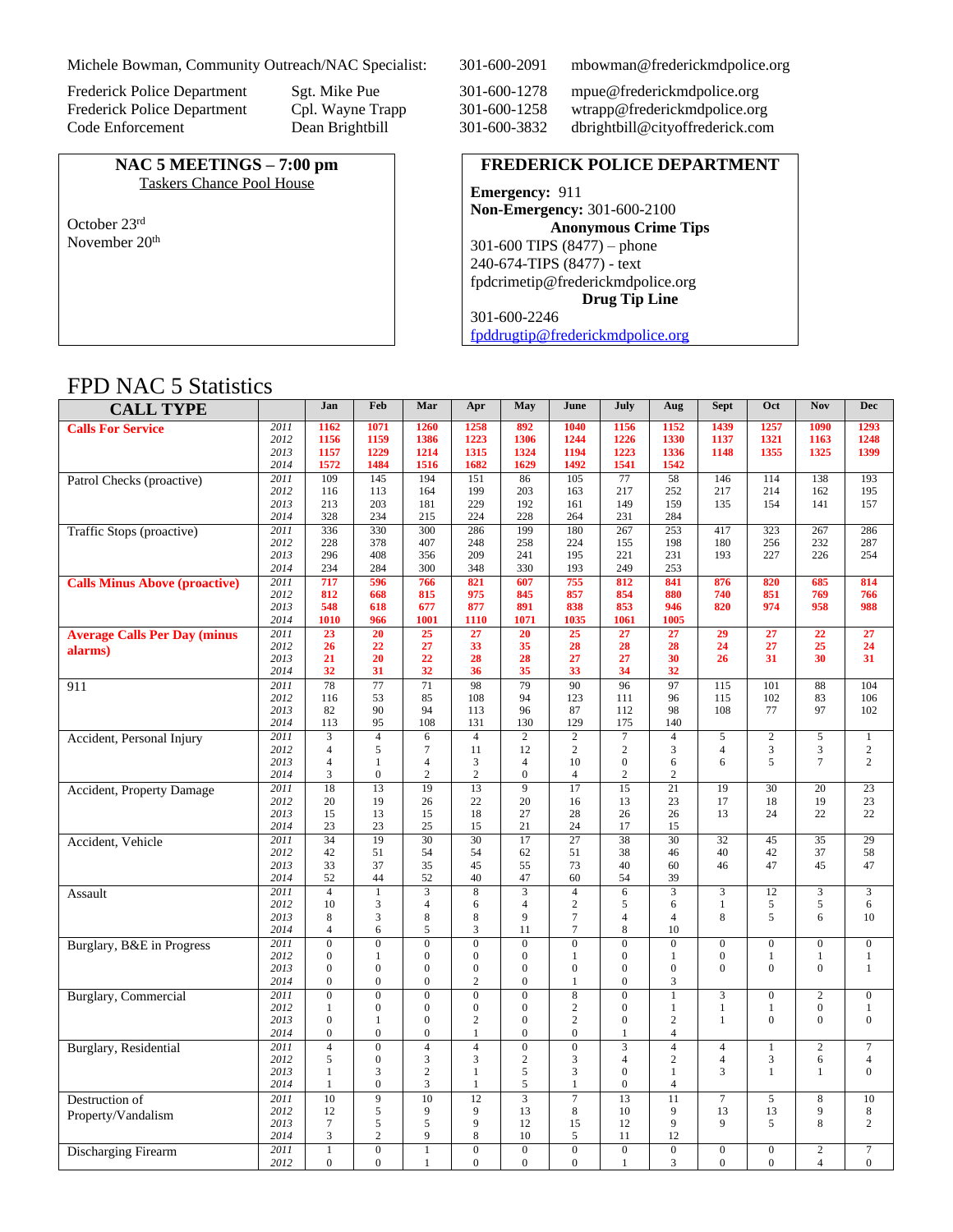|                                   | 2013 | $\boldsymbol{0}$ | $\boldsymbol{0}$        | 1                     | $\mathbf{1}$     | $\mathbf{1}$     | 3                                | 1                           | 1                | $\mathbf{1}$                     | $\boldsymbol{0}$ | $\mathbf{2}$            | $\mathbf{1}$     |
|-----------------------------------|------|------------------|-------------------------|-----------------------|------------------|------------------|----------------------------------|-----------------------------|------------------|----------------------------------|------------------|-------------------------|------------------|
|                                   | 2014 | $\sqrt{2}$       | $\boldsymbol{0}$        | 1                     | $\sqrt{2}$       | $\sqrt{2}$       | $\boldsymbol{0}$                 | $\boldsymbol{0}$            | $\sqrt{2}$       |                                  |                  |                         |                  |
| Disorderly Conduct/               | 2011 | $\sqrt{3}$       | $\mathfrak 3$           | $\sqrt{2}$            | 6                | $\boldsymbol{0}$ | 5                                | 3                           | $\sqrt{2}$       | $\sqrt{2}$                       | 5                | 3                       | $\boldsymbol{7}$ |
|                                   | 2012 | $\sqrt{5}$       | $\overline{4}$          | 1                     | 2                | $\overline{4}$   | $\boldsymbol{0}$                 | $\tau$                      | $\sqrt{2}$       | $\overline{4}$                   | $\mathfrak{Z}$   | 5                       | $\sqrt{2}$       |
| Disturbance/Fights/Noise          | 2013 | $\sqrt{5}$       | $\sqrt{2}$              | $\mathbf{0}$          | $\overline{4}$   | 6                | 1                                | 6                           | 6                | $\mathfrak{2}$                   | $\overline{c}$   | $\tau$                  | 3                |
|                                   | 2014 | $\sqrt{2}$       | $\sqrt{2}$              | 10                    | $\mathbf{1}$     | 9                | 3                                | 5                           | 3                |                                  |                  |                         |                  |
|                                   |      |                  |                         |                       |                  | $\overline{3}$   | $\overline{7}$                   |                             | $\overline{5}$   |                                  |                  |                         |                  |
| Domestic Assault/Dispute          | 2011 | $\overline{2}$   | $\overline{4}$          | 3                     | 6                |                  |                                  | $\overline{\mathbf{3}}$     |                  | $\overline{c}$                   | $\overline{4}$   | $\mathbf{1}$            | $\,1$            |
|                                   | 2012 | $\boldsymbol{0}$ | $\mathbf{1}$            | $\mathbf{1}$          | 5                | $\mathfrak{Z}$   | 4                                | 3                           | $\mathbf{2}$     | $\overline{c}$<br>$\overline{4}$ | $\mathbf{2}$     | 5                       | 3                |
|                                   | 2013 | 1                | 6                       | 3                     | $\mathbf{1}$     | 3                | 4                                | 5                           | 3                |                                  | 3                | $\overline{\mathbf{4}}$ | $\overline{c}$   |
|                                   | 2014 | $\boldsymbol{0}$ | $\,$ 8 $\,$             | 1                     | $\sqrt{2}$       | 3                | 6                                | 3                           | $\overline{4}$   |                                  |                  |                         |                  |
| Drug Complaint (narcotics)        | 2011 | $\overline{2}$   | $\overline{\mathbf{3}}$ | $\mathbf{0}$          | $\overline{5}$   | $\mathbf{1}$     | $\overline{3}$                   | $\,1\,$                     | $\,1$            | 3                                | $\mathbf{1}$     | $\mathbf{1}$            | $\overline{c}$   |
|                                   | 2012 | $\mathbf{0}$     | $\overline{4}$          | 3                     | 3                | $\mathbf{1}$     | $\mathbf{1}$                     | $\sqrt{2}$                  | 5                | $\mathbf{1}$                     | $\mathfrak{Z}$   | 4                       | $\mathbf{1}$     |
|                                   | 2013 | $\sqrt{2}$       | $\sqrt{2}$              | $\mathbf{2}$          | $\mathbf{1}$     | $\sqrt{2}$       | $\mathbf{1}$                     | 3                           | $\boldsymbol{0}$ | $\overline{c}$                   | $\overline{c}$   | $\mathbf{1}$            | $\mathbf{1}$     |
|                                   | 2014 | $\overline{c}$   | $\sqrt{2}$              | 3                     | $\overline{4}$   | $\overline{4}$   | $\mathbf{2}$                     | $\sqrt{2}$                  | $\mathbf{2}$     |                                  |                  |                         |                  |
| Graffiti                          | 2011 | $\overline{1}$   | $\mathbf{1}$            | $\mathbf{1}$          | $\overline{0}$   | $\overline{2}$   | $\overline{\mathbf{3}}$          | $\mathbf{1}$                |                  | $\overline{0}$                   | $\boldsymbol{0}$ | $\mathbf{1}$            | $\overline{2}$   |
|                                   | 2012 | 1                | $\boldsymbol{0}$        | $\mathbf{0}$          | $\boldsymbol{0}$ | $\boldsymbol{0}$ | $\boldsymbol{0}$                 | $\boldsymbol{0}$            | $\boldsymbol{0}$ | $\boldsymbol{0}$                 | $\mathbf{1}$     | $\boldsymbol{0}$        | $\boldsymbol{0}$ |
|                                   | 2013 | $\boldsymbol{0}$ | $\overline{c}$          | 3                     | 1                | $\boldsymbol{0}$ | 3                                | $\boldsymbol{0}$            | $\boldsymbol{0}$ | $\overline{0}$                   | $\mathbf{0}$     | $\overline{4}$          | $\mathbf{1}$     |
|                                   | 2014 | $\boldsymbol{0}$ | $\mathbf{1}$            | $\boldsymbol{2}$      | $\boldsymbol{0}$ | $\overline{c}$   | $\mathbf{1}$                     | 3                           | $\boldsymbol{2}$ |                                  |                  |                         |                  |
| Hit and Run, Property Damage/     | 2011 | 5                | $\overline{7}$          | 10                    | 9                | 6                | $\bf 8$                          | 9                           | $\overline{15}$  | 11                               | $\overline{4}$   | 12                      | 11               |
| Personal Injury                   | 2012 | 11               | 12                      | 6                     | 12               | 15               | 11                               | 11                          | 7                | 5                                | 11               | 9                       | 17               |
|                                   | 2013 | $\tau$           | 8                       | 3                     | 13               | $\boldsymbol{7}$ | 8                                | $\tau$                      | 8                | 9                                | 10               | 9                       | 11               |
|                                   | 2014 | 10               | 13                      | 11                    | $\tau$           | $\boldsymbol{7}$ | 10                               | 8                           | $\overline{4}$   |                                  |                  |                         |                  |
| Juvenile Complaints               | 2011 | $\overline{18}$  | $\overline{5}$          | $\overline{17}$       | $\overline{12}$  | $\overline{17}$  | 16                               | $\overline{10}$             | 17               | 14                               | 12               | $\overline{7}$          | $\,8\,$          |
|                                   | 2012 | $\tau$           | $\overline{4}$          | 10                    | 12               | 15               | 14                               | 8                           | 6                | 5                                | 6                | 8                       | 6                |
|                                   | 2013 | $\sqrt{2}$       | $\,$ 8 $\,$             | $\overline{4}$        | 6                | 8                | 1                                | $\tau$                      | 9                | 13                               | $7\phantom{.0}$  | 4                       | 3                |
|                                   | 2014 | $\mathbf{1}$     | 9                       | $\mathbf{0}$          | 8                | 10               | 6                                | $\tau$                      | 9                |                                  |                  |                         |                  |
|                                   | 2011 | $\overline{2}$   | $\mathbf{1}$            | $\boldsymbol{0}$      | $\mathbf{1}$     | $\mathbf{1}$     | $\mathbf{1}$                     | $\overline{2}$              | $\boldsymbol{0}$ | $\mathbf{2}$                     | 5                | $\mathbf{1}$            | $\overline{2}$   |
| <b>Parking Complaint</b>          | 2012 | $\boldsymbol{0}$ | $\boldsymbol{0}$        | $\mathbf{0}$          | $\boldsymbol{0}$ | $\mathbf{1}$     | $\mathbf{2}$                     | $\sqrt{2}$                  |                  | $\boldsymbol{0}$                 | $\mathbf{1}$     | $\mathbf{1}$            | 3                |
|                                   |      |                  |                         |                       |                  | $\mathbf{2}$     |                                  |                             | 6                | $\overline{0}$                   | $\boldsymbol{0}$ |                         |                  |
|                                   | 2013 | 1                | $\mathbf{1}$            | 1<br>$\boldsymbol{0}$ | $\boldsymbol{0}$ | $\boldsymbol{0}$ | $\mathbf{1}$<br>$\boldsymbol{0}$ | 3<br>$\boldsymbol{0}$       | $\boldsymbol{0}$ |                                  |                  | $\mathbf{1}$            | $\boldsymbol{0}$ |
|                                   | 2014 | 1                | $\mathbf{1}$            |                       | 3                |                  |                                  |                             | $\boldsymbol{0}$ |                                  |                  |                         |                  |
| Robbery, Armed                    | 2011 |                  | $\boldsymbol{0}$        | $\mathbf{0}$          | $\boldsymbol{0}$ | $\overline{2}$   | $\mathbf{1}$                     | $\overline{2}$              | 1                | 3                                | $\boldsymbol{0}$ | $\boldsymbol{0}$        | 3                |
|                                   | 2012 | 1                | $\boldsymbol{0}$        | $\boldsymbol{0}$      | $\mathbf{1}$     | $\boldsymbol{0}$ | $\mathbf{1}$                     | $\boldsymbol{0}$            | $\boldsymbol{0}$ | $\mathbf{1}$                     | $\boldsymbol{0}$ | $\mathbf{1}$            | $\boldsymbol{0}$ |
|                                   | 2013 | $\overline{4}$   | $\mathbf{1}$            | 1                     | 1                | 1                | $\boldsymbol{0}$                 | $\boldsymbol{0}$            | $\boldsymbol{0}$ | $\mathbf{0}$                     | $\mathbf{1}$     | $\boldsymbol{0}$        | $\boldsymbol{0}$ |
|                                   | 2014 | 2                | $\boldsymbol{0}$        | $\boldsymbol{0}$      | $\boldsymbol{0}$ | $\boldsymbol{0}$ | $\boldsymbol{0}$                 | $\boldsymbol{0}$            | $\boldsymbol{0}$ |                                  |                  |                         |                  |
| Robbery In Progress               | 2011 | $\overline{0}$   | $\overline{0}$          | $\boldsymbol{0}$      | $\overline{0}$   | $\overline{0}$   | $\overline{0}$                   | $\overline{0}$              | $\boldsymbol{0}$ | $\mathbf{0}$                     | $\boldsymbol{0}$ | $\boldsymbol{0}$        | $\mathbf{0}$     |
|                                   | 2012 | $\sqrt{2}$       | $\boldsymbol{0}$        | $\mathbf{0}$          | $\mathbf{0}$     | $\boldsymbol{0}$ | $\overline{0}$                   | $\boldsymbol{0}$            | $\boldsymbol{0}$ | $\boldsymbol{0}$                 | 1                | $\boldsymbol{0}$        | $\boldsymbol{0}$ |
|                                   | 2013 | $\boldsymbol{0}$ | $\boldsymbol{0}$        | $\mathbf{1}$          | $\boldsymbol{0}$ | $\mathbf{1}$     | $\overline{c}$                   | $\overline{c}$              | $\mathbf{1}$     | $\mathbf{0}$                     | $\mathbf{0}$     | $\boldsymbol{0}$        | $\boldsymbol{0}$ |
|                                   | 2014 | $\mathbf{0}$     | $\boldsymbol{0}$        | $\boldsymbol{0}$      | $\mathbf{1}$     | $\boldsymbol{0}$ | $\boldsymbol{0}$                 | $\mathbf{1}$                | $\boldsymbol{0}$ |                                  |                  |                         |                  |
| Robbery, Occurred Earlier         | 2011 | $\overline{0}$   | $\overline{0}$          | $\overline{0}$        | $\overline{0}$   | $\overline{0}$   | $\overline{0}$                   | $\overline{0}$              | $\boldsymbol{0}$ | $\overline{0}$                   | $\boldsymbol{0}$ | $\overline{0}$          | $\boldsymbol{0}$ |
|                                   | 2012 | $\mathbf{0}$     | $\boldsymbol{0}$        | $\mathbf{0}$          | $\boldsymbol{0}$ | $\mathbf{1}$     | $\mathbf{1}$                     | $\sqrt{2}$                  | $\boldsymbol{0}$ | $\overline{0}$                   | $\sqrt{2}$       | $\boldsymbol{0}$        | $\boldsymbol{0}$ |
|                                   | 2013 | $\mathbf{0}$     | $\boldsymbol{0}$        | $\mathbf{1}$          | $\boldsymbol{0}$ | $\mathbf{2}$     | $\boldsymbol{0}$                 | $\boldsymbol{0}$            | $\boldsymbol{0}$ | 1                                | $\mathbf{1}$     | $\boldsymbol{0}$        | $\boldsymbol{2}$ |
|                                   | 2014 | $\boldsymbol{0}$ | $\boldsymbol{0}$        | $\sqrt{2}$            | 1                | $\boldsymbol{0}$ | $\mathbf{1}$                     | 1                           | $\boldsymbol{0}$ |                                  |                  |                         |                  |
| Robbery, Strong Arm               | 2011 | $\mathbf{1}$     | $\overline{0}$          | $\overline{3}$        | $\overline{0}$   | $\mathbf{1}$     | $\mathbf{1}$                     | $\mathbf{1}$                | $\overline{3}$   | $\overline{0}$                   | $\boldsymbol{0}$ | 1                       | $\boldsymbol{0}$ |
|                                   | 2012 | $\mathbf{0}$     | $\boldsymbol{0}$        | $\boldsymbol{0}$      | $\boldsymbol{0}$ | $\boldsymbol{0}$ | $\mathbf{0}$                     | $\boldsymbol{0}$            | $\boldsymbol{0}$ | $\boldsymbol{0}$                 | $\boldsymbol{0}$ | $\boldsymbol{0}$        | $\mathbf{0}$     |
|                                   | 2013 | $\boldsymbol{0}$ | $\boldsymbol{0}$        | $\boldsymbol{0}$      | $\boldsymbol{0}$ | $\boldsymbol{0}$ | $\overline{0}$                   | $\boldsymbol{0}$            | $\boldsymbol{0}$ | $\overline{0}$                   | $\mathbf{0}$     | $\boldsymbol{0}$        | $\boldsymbol{0}$ |
|                                   | 2014 | $\boldsymbol{0}$ | $\boldsymbol{0}$        | $\boldsymbol{0}$      | $\boldsymbol{0}$ | $\boldsymbol{0}$ | $\boldsymbol{0}$                 | $\boldsymbol{0}$            | $\boldsymbol{0}$ |                                  |                  |                         |                  |
| Sex Offense/Rape                  | 2011 | $\overline{0}$   | $\mathbf{1}$            | $\mathbf{1}$          | $\mathbf{1}$     | $\overline{0}$   | $\overline{2}$                   | $\mathbf{1}$                | $\overline{2}$   | $\overline{c}$                   | $\boldsymbol{0}$ | 3                       | 1                |
|                                   | 2012 | $\overline{c}$   | $\mathbf{1}$            | 3                     | $\overline{c}$   | $\boldsymbol{0}$ | $\mathbf{1}$                     | $\mathbf{1}$                | $\mathbf{1}$     | $\boldsymbol{0}$                 | $\mathbf{1}$     | $\mathbf{1}$            | $\mathbf{1}$     |
|                                   | 2013 | $\mathbf{0}$     | $\mathbf{1}$            | $\mathbf{1}$          | $\mathbf{0}$     | $\overline{4}$   | 1                                | $\mathbf{1}$                | $\mathbf{1}$     | $\mathbf{0}$                     | $\mathbf{0}$     | $\overline{0}$          | $\boldsymbol{2}$ |
|                                   | 2014 | 1                | $\sqrt{2}$              | 1                     | $\boldsymbol{0}$ | $\mathbf{1}$     | $\mathbf{2}$                     | $\sqrt{2}$                  | 1                |                                  |                  |                         |                  |
|                                   |      |                  |                         |                       |                  |                  |                                  |                             |                  |                                  |                  |                         |                  |
| Shooting                          | 2011 | $\overline{0}$   | $\boldsymbol{0}$        | $\boldsymbol{0}$      | $\boldsymbol{0}$ | $\boldsymbol{0}$ | $\boldsymbol{0}$                 | $\boldsymbol{0}$            | $\boldsymbol{0}$ | $\mathbf{0}$                     | $\boldsymbol{0}$ | $\boldsymbol{0}$        | $\boldsymbol{0}$ |
|                                   | 2012 | $\boldsymbol{0}$ | $\boldsymbol{0}$        | $\mathbf{0}$          | $\mathbf{0}$     | $\boldsymbol{0}$ | $\boldsymbol{0}$                 | $\boldsymbol{0}$            | $\mathfrak{2}$   | $\boldsymbol{0}$                 | $\boldsymbol{0}$ | $\boldsymbol{0}$        | $\boldsymbol{0}$ |
|                                   | 2013 | $\boldsymbol{0}$ | $\boldsymbol{0}$        | $\boldsymbol{0}$      | $\boldsymbol{0}$ | $\boldsymbol{0}$ | $\overline{0}$                   | $\boldsymbol{0}$<br>1       | $\boldsymbol{0}$ | $\overline{0}$                   | $\mathbf{0}$     | $\overline{0}$          | $\mathbf{1}$     |
|                                   | 2014 | 1                | 1                       | $\mathbf{0}$          | $\mathbf{0}$     | $\Omega$         | $\Omega$                         |                             |                  |                                  |                  |                         |                  |
| Stabbing                          | 2011 | $\boldsymbol{0}$ | $\boldsymbol{0}$        | $\mathbf{0}$          | $\boldsymbol{0}$ | 1                | $\boldsymbol{0}$                 | $\boldsymbol{2}$            | $\boldsymbol{0}$ | $\mathbf{0}$                     | $\boldsymbol{0}$ | $\boldsymbol{0}$        | $\boldsymbol{0}$ |
|                                   | 2012 | $\boldsymbol{0}$ | $\boldsymbol{0}$        | $\boldsymbol{0}$      | $\boldsymbol{0}$ | $\mathbf{1}$     | $\mathbf{1}$                     | $\mathbf{1}$                | $\boldsymbol{0}$ | $\boldsymbol{0}$                 | $\boldsymbol{0}$ | $\mathbf{1}$            | $\boldsymbol{0}$ |
|                                   | 2013 | $\mathbf{0}$     | $\boldsymbol{0}$        | $\mathbf{0}$          | $\sqrt{2}$       | $\mathbf{0}$     | $\mathbf{1}$                     | $\mathbf{1}$                | $\mathbf{0}$     | 1                                | $\Omega$         | 1                       | $\boldsymbol{0}$ |
|                                   | 2014 | $\boldsymbol{0}$ | $\boldsymbol{0}$        | $\mathbf{0}$          | $\mathbf{1}$     | $\boldsymbol{0}$ | $\boldsymbol{0}$                 | $\boldsymbol{0}$            | $\mathbf{1}$     |                                  |                  |                         |                  |
| Suspicious Activity/              | 2011 | 82               | 67                      | 85                    | 101              | 47               | 71                               | 74                          | $\overline{72}$  | 89                               | 77               | 75                      | $\overline{95}$  |
| Person/Situation/Vehicle          | 2012 | 73               | 77                      | 81                    | 66               | 79               | 85                               | 58                          | 98               | 61                               | 99               | 90                      | 77               |
|                                   | 2013 | 63               | 63                      | 59                    | 74               | 67               | 60                               | 79                          | 98               | 78                               | 73               | 69                      | 62               |
|                                   | 2014 | 87               | 116                     | 83                    | 99               | 74               | 79                               | 65                          | 112              |                                  |                  |                         |                  |
| Tampering with a motor vehicle    | 2011 | $\overline{3}$   | $\mathbf{1}$            | $\boldsymbol{0}$      | $\mathbf{1}$     | $\boldsymbol{0}$ | $\overline{0}$                   | $\ensuremath{\mathfrak{Z}}$ | $\overline{c}$   | 6                                | $\mathbf{1}$     | $\overline{0}$          | $\boldsymbol{0}$ |
|                                   | 2012 | $\boldsymbol{0}$ | $\boldsymbol{0}$        | 1                     | $\overline{c}$   | $\sqrt{2}$       | 1                                | $\sqrt{2}$                  | $\overline{4}$   | 1                                | $\mathbf{1}$     | $\mathbf{1}$            | $\mathbf{1}$     |
|                                   | 2013 | 1                | $\boldsymbol{0}$        | $\mathbf{0}$          | 3                | $\mathbf{1}$     | 3                                | $\tau$                      | 3                | 8                                | $\mathbf{1}$     | $\mathbf{1}$            | 3                |
|                                   | 2014 | 1                | $\,1$                   | $\mathbf{1}$          | $\overline{0}$   | $\mathbf{1}$     | $\overline{0}$                   | $\boldsymbol{0}$            | 8                |                                  |                  |                         |                  |
| Theft/Stolen/Shoplifting - except | 2011 | $\overline{30}$  | $\overline{25}$         | 20                    | $\overline{29}$  | 14               | $\overline{36}$                  | $\overline{34}$             | 29               | $\overline{32}$                  | $\overline{31}$  | $\overline{30}$         | $\overline{39}$  |
| vehicle                           | 2012 | 33               | 31                      | 25                    | 32               | 38               | 44                               | 32                          | 45               | 21                               | 28               | 24                      | 39               |
|                                   | 2013 | 27               | $22\,$                  | 26                    | 36               | 44               | 37                               | 27                          | 43               | 44                               | 45               | 40                      | 29               |
|                                   | 2014 | 56               | 18                      | 26                    | 23               | 27               | 33                               | $25\,$                      | 36               |                                  |                  |                         |                  |
| Vehicle Theft                     | 2011 | $\mathbf{1}$     | $\boldsymbol{0}$        | $\mathfrak{Z}$        | $\overline{0}$   | $1\,$            | $\overline{4}$                   | $\overline{4}$              | $\sqrt{2}$       | $\boldsymbol{0}$                 | $\boldsymbol{0}$ | $\mathbf{1}$            | $\overline{c}$   |
|                                   | 2012 | 1                | $\boldsymbol{0}$        | 2                     | $\boldsymbol{0}$ | 1                | $\overline{4}$                   | $\overline{7}$              | $\boldsymbol{0}$ | $\overline{c}$                   | $\mathfrak{Z}$   | $\boldsymbol{0}$        | 3                |
|                                   | 2013 | 1                | $\mathbf{1}$            | $\boldsymbol{0}$      | $\mathbf{1}$     | $\mathbf{1}$     | $\mathbf{2}$                     | $\sqrt{2}$                  | $\overline{4}$   | $\overline{4}$                   | $\mathbf{1}$     | $\boldsymbol{0}$        | $\overline{0}$   |
|                                   | 2014 | $\boldsymbol{0}$ | $\mathbf{1}$            | $\mathbf{0}$          | $\sqrt{2}$       | $\boldsymbol{0}$ | $\mathbf{1}$                     | $\mathbf{1}$                | 1                |                                  |                  |                         |                  |
| Weapon Complaint/violation        | 2011 | $\overline{0}$   | $\overline{0}$          | $\overline{0}$        | $\mathbf{1}$     | $\overline{1}$   | $\overline{2}$                   | $\mathbf{1}$                | $\boldsymbol{0}$ | $\overline{0}$                   | $\overline{0}$   | $\overline{0}$          | $\overline{1}$   |
|                                   | 2012 | $\mathbf{0}$     | $\boldsymbol{0}$        | $\mathbf{0}$          | $\mathbf{1}$     | $\mathbf{1}$     | $\mathbf{1}$                     | $\mathbf{1}$                | $\boldsymbol{0}$ | $\mathbf{1}$                     | $\mathbf{1}$     | $\boldsymbol{0}$        | $\boldsymbol{0}$ |
|                                   | 2013 | $\mathbf{0}$     | $\boldsymbol{0}$        | $\mathbf{1}$          | $\boldsymbol{0}$ | $\boldsymbol{0}$ | $\boldsymbol{0}$                 | $\mathbf{1}$                | $\boldsymbol{0}$ | $\overline{0}$                   | $\mathbf{1}$     | 1                       | $\boldsymbol{0}$ |
|                                   | 2014 | $\mathbf{0}$     | $\boldsymbol{0}$        | $\overline{c}$        | $\overline{0}$   | $\mathbf{2}$     | $\boldsymbol{0}$                 | $\boldsymbol{0}$            | 2                |                                  |                  |                         |                  |
|                                   |      |                  |                         |                       |                  |                  |                                  |                             |                  |                                  |                  |                         |                  |
| <b>ARRESTS</b>                    |      | Jan              | Feb                     | Mar                   | Apr              | <b>May</b>       | June                             | July                        | Aug              | <b>Sept</b>                      | Oct              | <b>Nov</b>              | <b>Dec</b>       |
|                                   |      |                  |                         |                       |                  |                  |                                  |                             |                  |                                  |                  |                         |                  |
| Accident, PD/PI                   | 2011 | $\sqrt{2}$       | $\boldsymbol{0}$        | 1                     | 2                | $\boldsymbol{0}$ | $\boldsymbol{0}$                 | $\overline{c}$              | 4                | $\mathbf{0}$                     | 1                | 1                       | $\boldsymbol{0}$ |
|                                   | 2012 | $\boldsymbol{0}$ | 1                       | $\boldsymbol{0}$      | $\boldsymbol{0}$ | $\mathbf{1}$     | $\boldsymbol{0}$                 | $\boldsymbol{0}$            | $\boldsymbol{0}$ | $\boldsymbol{0}$                 | $\boldsymbol{0}$ | $\mathbf{1}$            | $\boldsymbol{0}$ |
|                                   | 2013 | $\boldsymbol{0}$ | $\overline{0}$          | $\boldsymbol{0}$      | $\boldsymbol{0}$ | $\sqrt{2}$       | $\boldsymbol{0}$                 | $\boldsymbol{0}$            | $\boldsymbol{0}$ | $\mathbf{0}$                     | $\mathbf{1}$     | $\overline{c}$          | 3                |
|                                   | 2014 | $\boldsymbol{0}$ | 1                       | 1                     | 1                | $\boldsymbol{0}$ | $\mathbf{1}$                     | $\boldsymbol{0}$            | $\boldsymbol{0}$ |                                  |                  |                         |                  |
| Assault                           | 2011 | $\overline{c}$   | $\boldsymbol{0}$        | $\boldsymbol{0}$      | $\mathbf{1}$     | $\,1$            | $\boldsymbol{0}$                 | $\boldsymbol{0}$            | $\mathbf{1}$     | $\sqrt{2}$                       | $\boldsymbol{0}$ | $\boldsymbol{0}$        | $\boldsymbol{0}$ |
|                                   | 2012 | $\boldsymbol{0}$ | $\boldsymbol{0}$        | $\mathbf{1}$          | $\mathbf{1}$     | $\boldsymbol{0}$ | $\boldsymbol{0}$                 | $\mathbf{1}$                | $\mathbf{1}$     | $\mathbf{1}$                     | $\mathbf{1}$     | $\boldsymbol{0}$        | $\boldsymbol{0}$ |